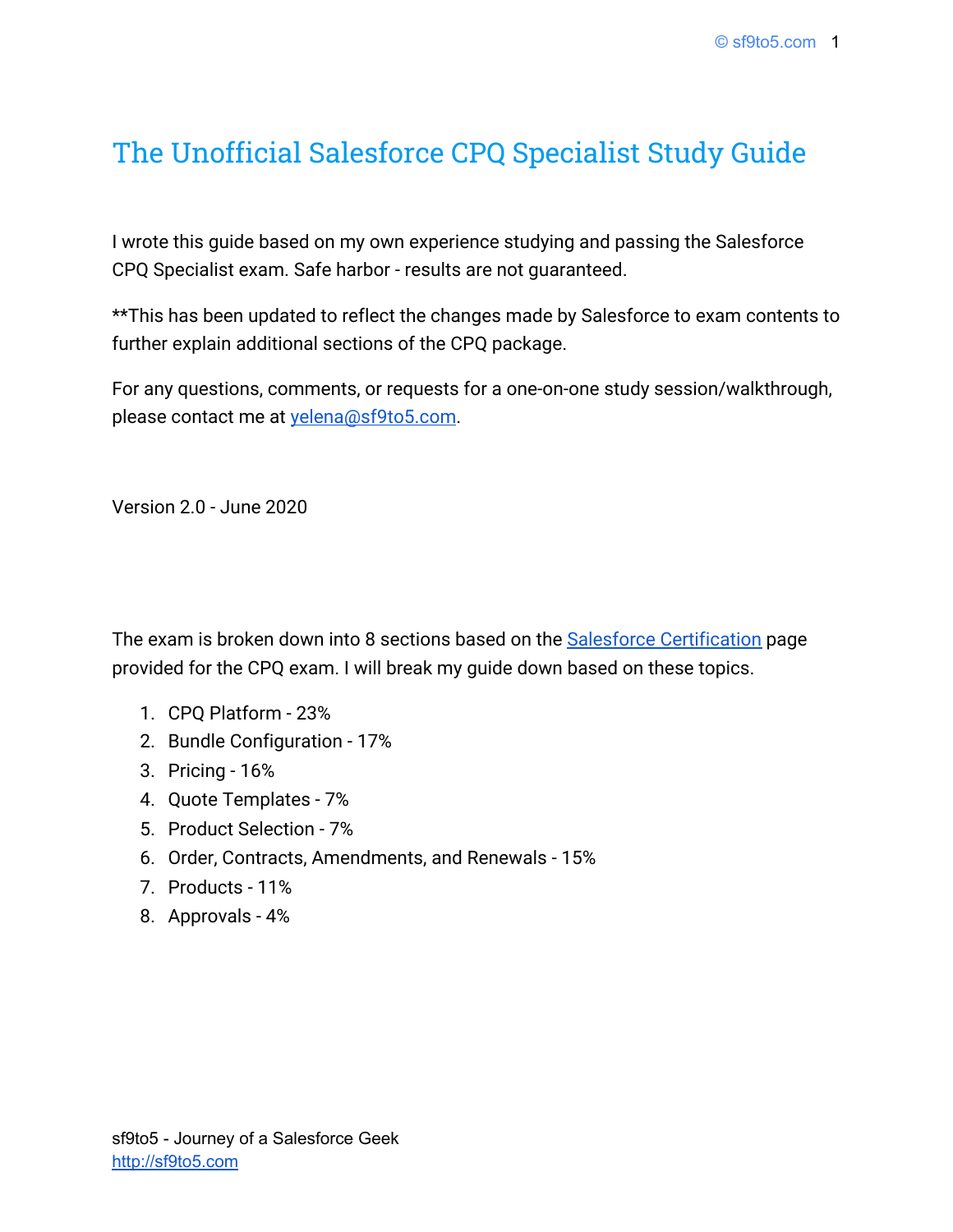

- **→** Product
	- ◆ Make sure to know that the object is Standard to Salesforce and the API name is Product2
	- $\blacklozenge$  Quantity Editable = TRUE means that the quantity can be edited in the Quote Line Editor
	- $\triangle$  Component = TRUE on the Product record will prevent the Product from appearing in the Line Editor
	- ◆ To allow users to see Product Options in the Configurator, Configuration Type = Allowed and Configuration Event = Always on the Product record
	- ◆ Hidden = TRUE prevents the Product from being seen on the Quote **Document**
	- ◆ Option Selection Method dictates how the user will view the Bundle:
		- Click gives the user checkboxes for the Options
		- Add gives the user a popup
	- ◆ Option Layout None gives the user Sections
	- ◆ Exclude from Opportunity means the Product will not be transferred to the Opp
	- $\triangle$  SBOO ExcludeFromMaintenance c is the API name for Exclude from Percent of Total - this field will exclude the Product from the % of total calculations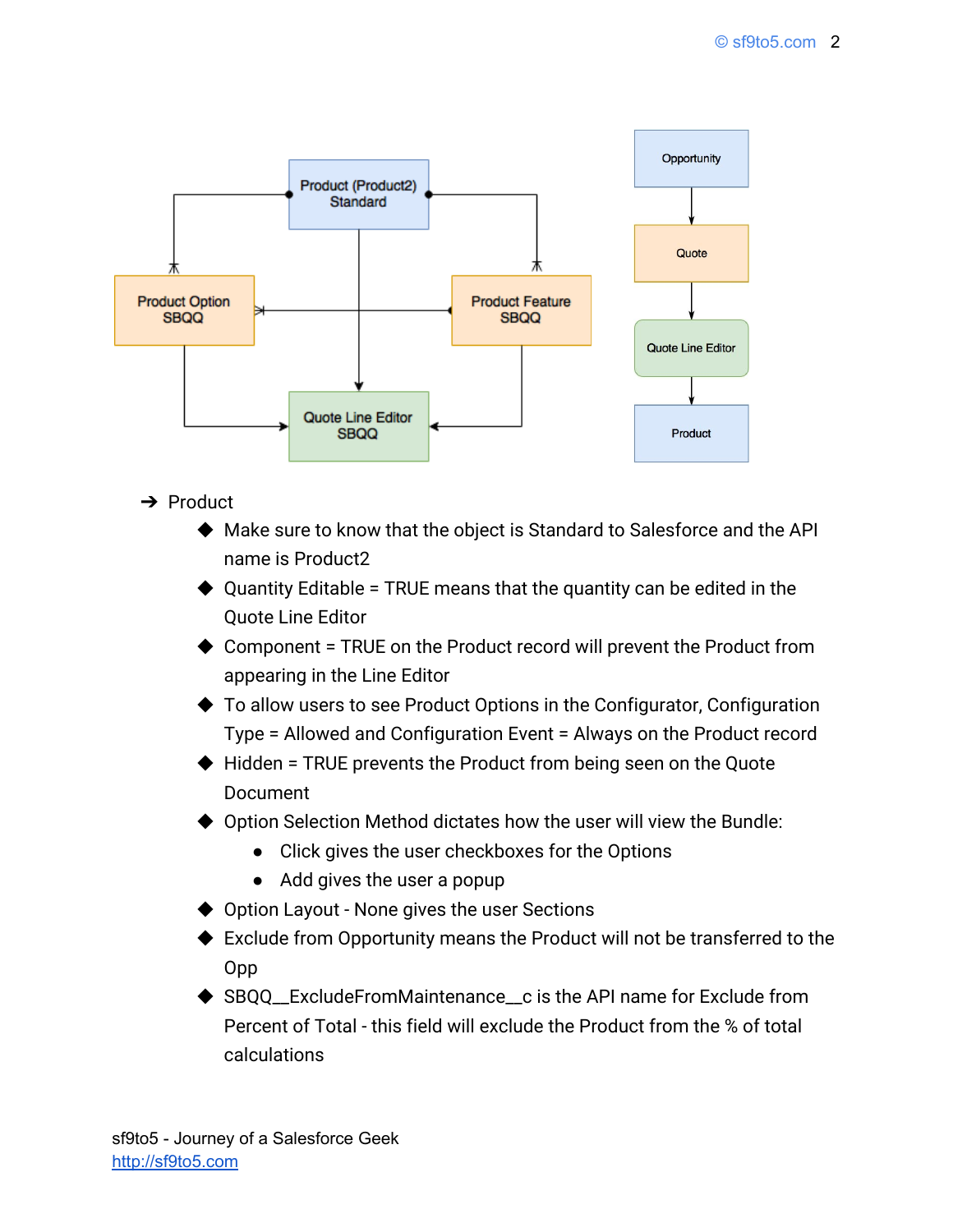- $\rightarrow$  Product Option
	- ◆ Know the difference in the Type field of Component, Accessory, and Related Product
		- Component completely dependent, quantity and existence of the option
		- Accessory only dependent on existence as an option
		- Related Product no dependencies and cannot be on an option with Required = TRUE
		- Not selecting an option / None treats the option as a component when part of a Feature and as a Related Product the rest of the time
	- ◆ The unit price on Option will override the price book value
	- ◆ Quote Line Visibility: Always, Editor only, Document only, or Never (hides the option from both the Quote Line and the Quote Document)
	- $\blacklozenge$  Bundled = TRUE means that it is part of a bundle with a set quantity and a zero price (treated as a component for determining the quantity)
	- $\blacklozenge$  Apply Immediately = TRUE means the changes for the Option will happen immediately - this should be used sparingly. The Apply Immediately Context is a related drop-down list



- $\blacklozenge$  Discounted by Package = TRUE applies the discounts from the parent down to the option
- ▶ Package Product Code (Quote Line) is created via 3 Product Option fields
	- Configured Code Pattern
	- Component Code Position
	- Component Code
- **→** Product Features
	- ◆ Think of Features as the headers of grouping the Product Options together
	- ◆ The Features are what make up the sections of a Product Bundle
	- ◆ Category is a field used that can be used with the Features to construct Tabs with Sections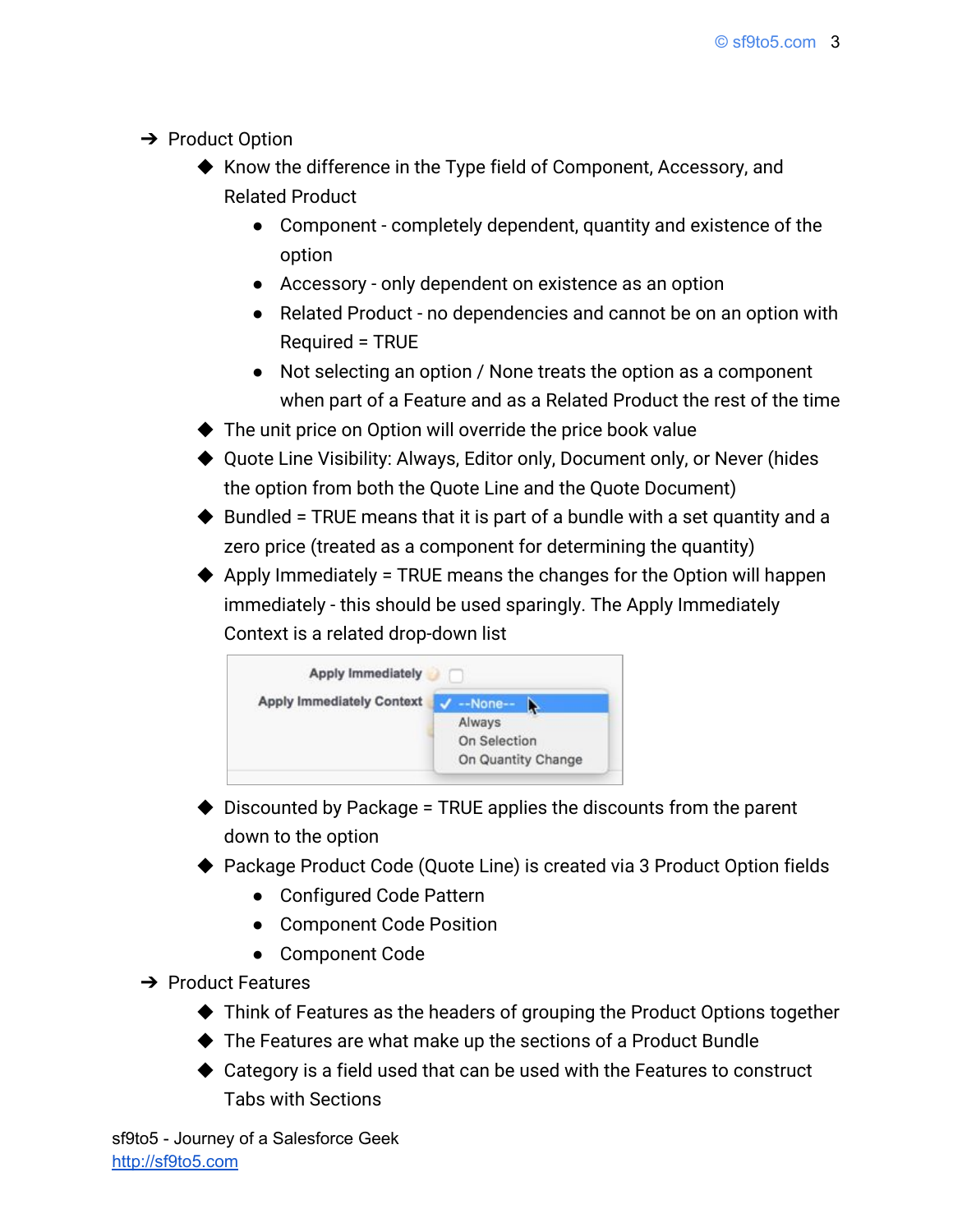- ◆ A Discount Schedule at the Product Feature level override the Discount Schedule at the Product Level (*specificity*)
- ◆ Dynamic Bundles are based on the Feature and can allow for mass updates to Products through the Product Code instead of generating **Options**
- $\rightarrow$  Configuration Attributes
	- ◆ This is a related list on Products
	- ◆ They have rows and columns you can only have 3 columns but you can have as many rows as you would like
	- ◆ They can be set to be on top or on the bottom of a Feature
	- $\blacklozenge$  If no Feature is selected they will be at the top of the page
- **→** Option Constraints
	- ◆ The Constraining Option is the Option that is in control
	- ◆ The Constrained Option is the Option being controlled
	- ◆ Option Constraints say what can and cannot be selected together
	- ◆ They can be used as replacements for Product Rules when you want to include/exclude Options based on
		- Other Options
		- Assets
		- Subscriptions
		- Prior Purchases (use the Check Prior Purchases field marked as TRUE)
	- ◆ Option Constraints override Product Rules
	- ◆ If you have more than 2 Options that impact a third Option, you can use the Grouping functionality (this only works as AND logic)
	- ◆ Type defines the behavior of the Option Constraint
		- Dependency requires the constraining option to be selected
		- Exclusion if the constraining option is selected the constrained option will not be selectable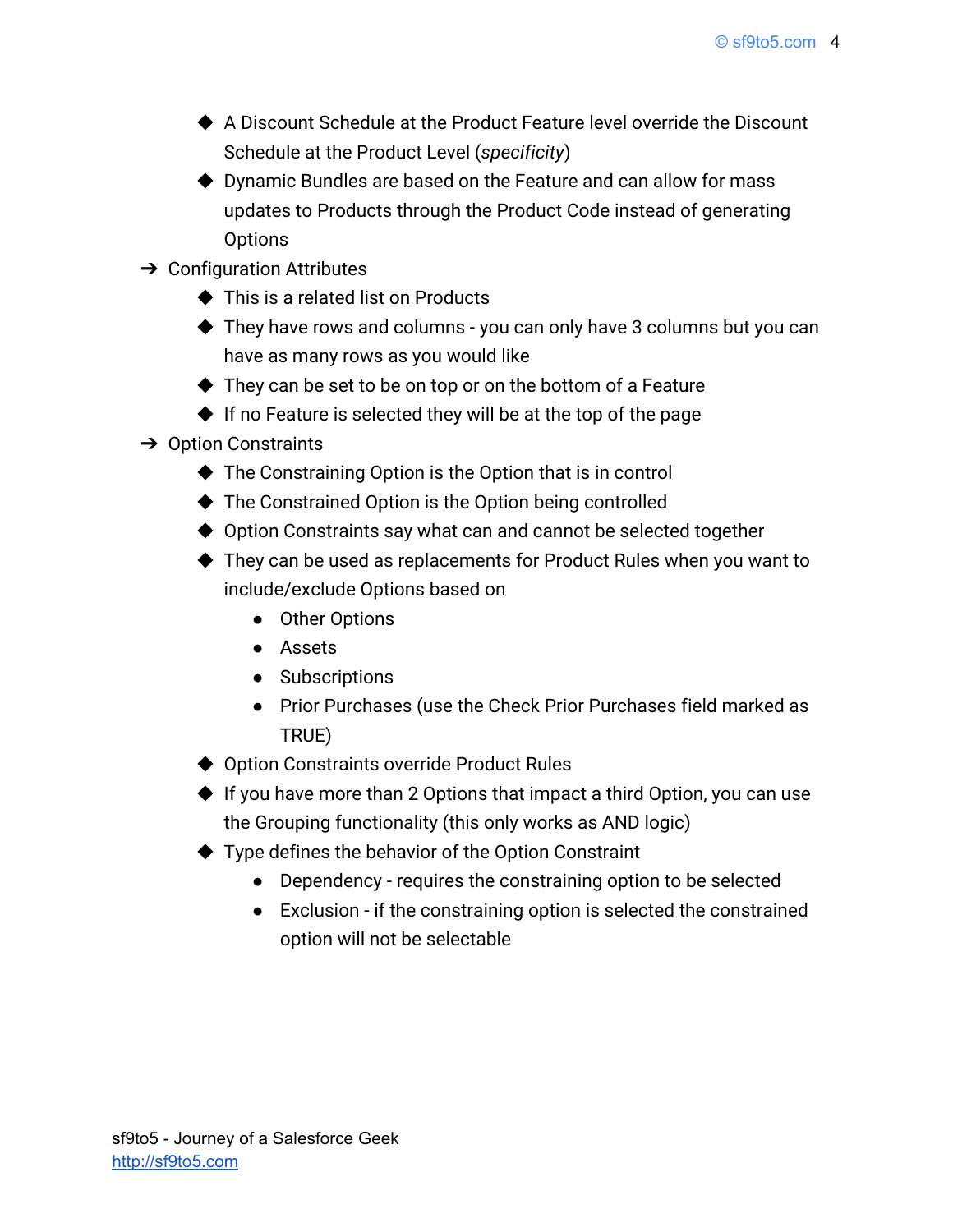### **→ Product Rules**



- ◆ Product Rules can be used for setting up Product Selection, displaying an Alert (pop up to the user), or to display a Validation Rule to the user
- $\blacklozenge$  Type is the field that defines the type of Product Rule it is
- ◆ Message is required when using either a Validation rule or an Alert
- ◆ Evaluation Events can be as follows (Quote calculated sequencing):
	- Load when the configuration page loads
	- Edit when a user selects/deselects an option this can provide real-time information to the user if it is used in conjunction with the Apply Immediately flag on the Option
	- Save
	- Always use sparingly in cases when a real-time notification is necessary
- ▶ The Error Condition related list acts as a filter for deciding if the rule will run
- ◆ If Conditions Met is set to Custom then the Advanced formula field should be used like this for custom logic that is not only AND or only OR
- ◆ The Tested Object field in the Error Condition will be used if you are using a Tested field for evaluation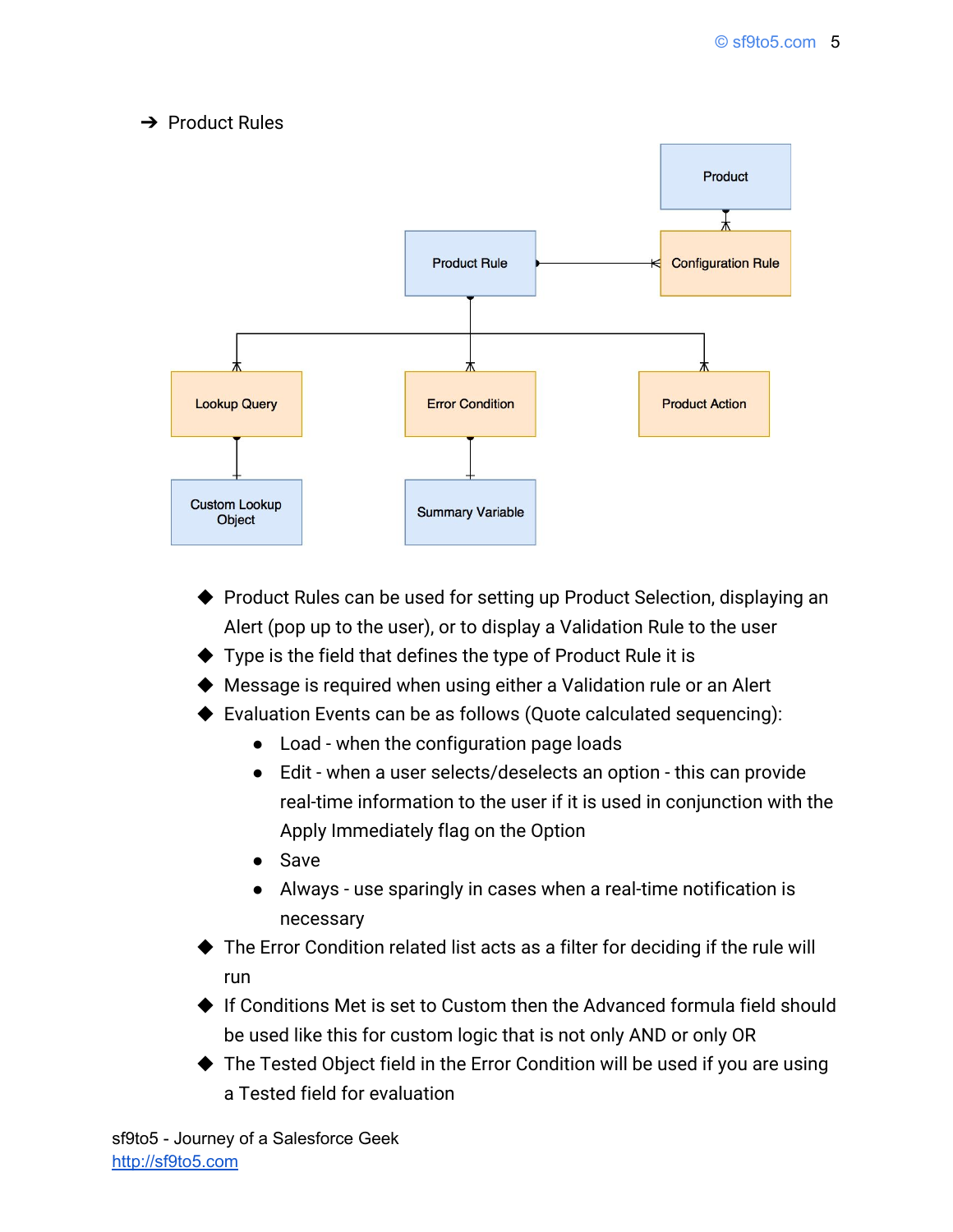- ◆ The Tested Field field is a dependent picklist based on the Tested Object
- ◆ Summary Variables can be used as part of the Error Condition if you need a sum or count of another field
- ◆ Custom Lookup Objects can be noted in the Lookup Object field on the Product Rule
- ◆ Lookup Queries can also look at Configuration Attributes on the Product
- ◆ Configuration Rules set a specific Product/Bundle to that Product Rule
- ◆ Product Actions dictate what will happen when the Error Conditions are met. Options include:
	- Show, Hide, Add, Remove, Enable, Disable
- ◆ The Scope of the Product Rule determines where to apply the rule to, either:
	- Product, which is inside the Configurator
	- Quote, outside of Configuration for the whole Quote

### **Pricing Waterfall**

Original Price (MSRP)

List Price (Price Book Entry)

System Discounts

Regular Price (or inject Special Price)

Additional Discounts

**Customer Price** 

**Partner Discounts** 

**Partner Price** 

Distributor Discounts

**Net Price** 

**→** Pricing Fields on Product

- ◆ Subscription Pricing can be Fixed or Percent of Total
	- If using Percent of Total ensure to fill out the following:
		- Percent of Total (%), Percent of Total Base, and either Include or Exclude from Percent of Total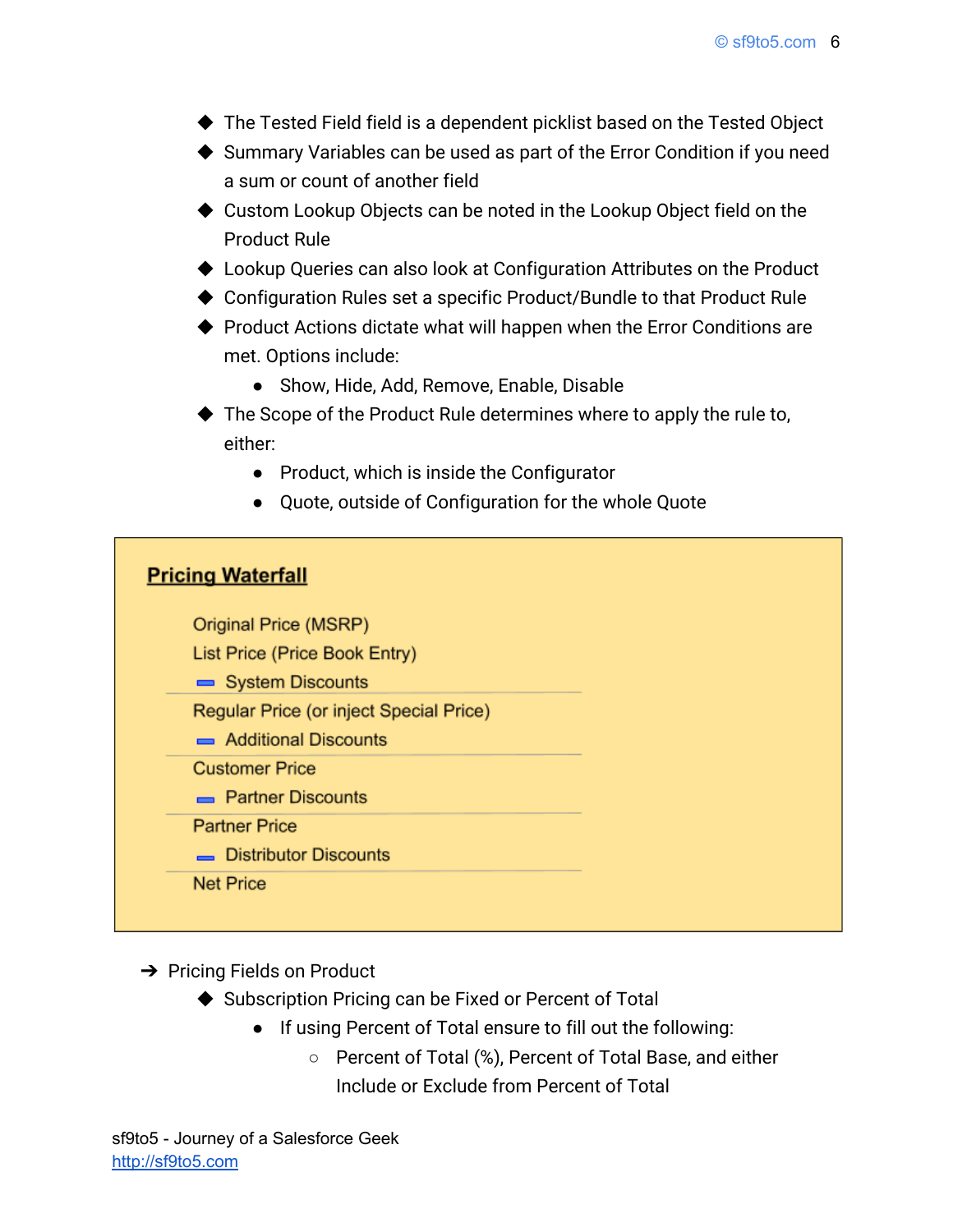- ▶ Subscription Term this will either be months or days depending on your prorate setup
	- This is in conjunction with the Package setting Subscription Term Unit
- Subscription Type this field determines if the product is a renewable product, a one-time product, or a non-renewable product (none)
	- Also used for setting up products as evergreen
- ◆ Pricing Method is the type of pricing for that Product. Options are:
	- List this use the Standard Price Book entry or Custom Price Book Entry
	- Block this uses the Block Pricing related list
	- Cost This is cost + markup
	- Custom this can be used to override list price
- ◆ In order to use Custom pricing and override list price a combination of Price Editable = TRUE and maybe Price Method Editable = TRUE should be set
- ◆ Another option for overriding list price through injection with a formula, you should use the Original Price field instead of List price to avoid recursion
	- Discount \* Original Price = New List Price
- ◆ To use Special Price two fields on the Quote Line Editor must be set
	- Special Price & Special Price Type

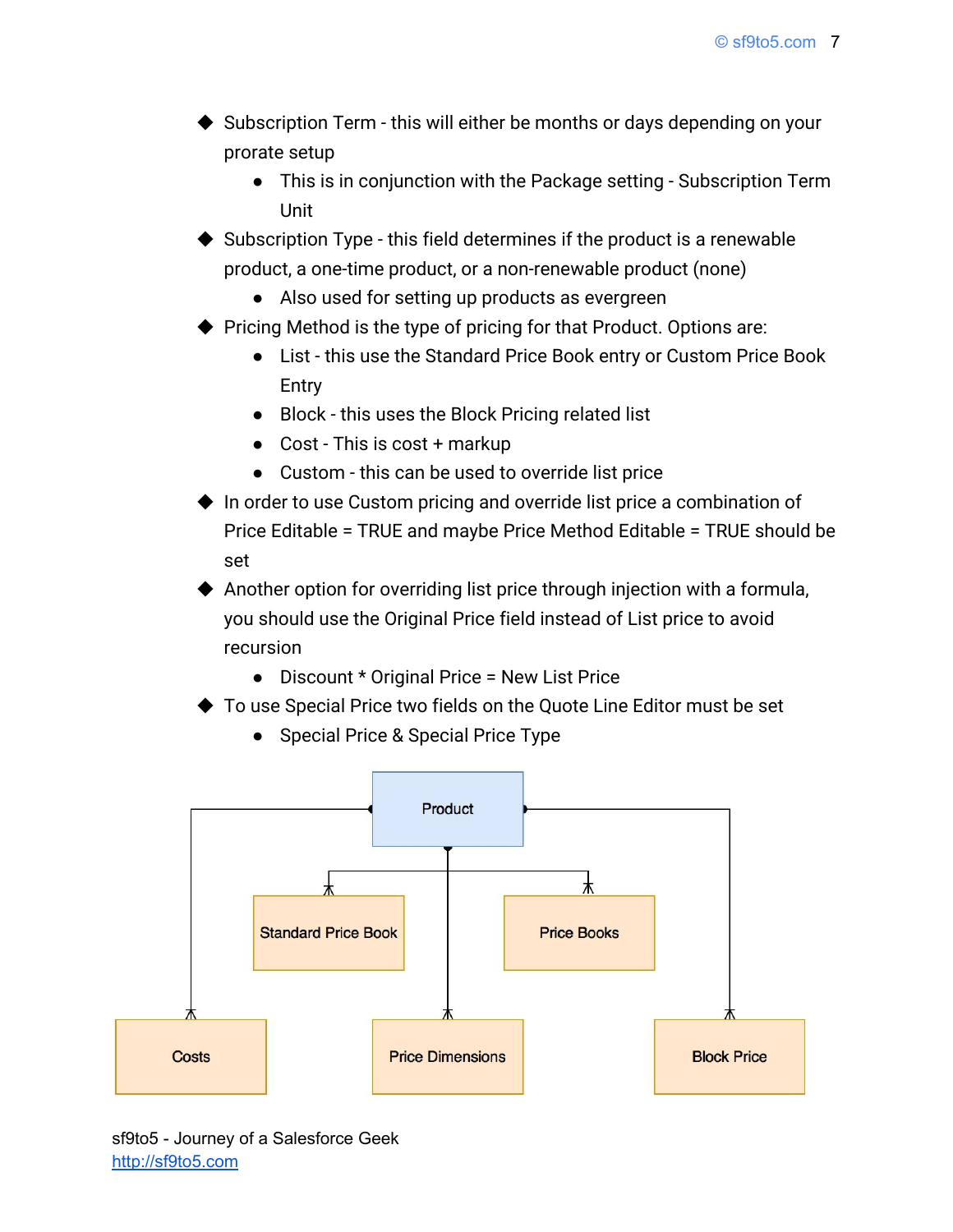- ➔ Price Books
	- ◆ Every Product requires a minimum of 1 Standard Price Entry per each currency even if the amount is \$0.00
	- ◆ If you will use custom Price Books you must have a matching Standard Price Book Entry for each currency
- $\rightarrow$  Cost + Markup
	- ◆ This is a related list on Product and unlocks the Markup field
	- ◆ This acts as the list price and works as a Price Book Entry
	- ◆ Using Cost opens up the Margin field on the Quote Line and can be used in a roll-up summary
- $\rightarrow$  Block Pricing
	- ◆ This can be used instead of or in conjunction with Discount Schedules
		- This combination is good when you do not want to determine a starting price for an Overage Rate
			- OverageRate is a special field in CPQ that must be created using their naming convention in order to reap the benefits
	- ◆ This sets a flat price based on a set number of units
	- $\blacklozenge$  This will override the standard calculation of list price  $*$  quantity
	- ◆ For each range of units, you need a block price this will mean multiple lines
- **→** Usage Based Pricing
	- ◆ Ensure that the following fields are always populated when using this type of pricing model:
		- Charge Type
		- Billing Type
		- Subscription Term
		- Billing Frequency
		- Subscription Pricing
	- ◆ A consumption schedule must exist for usage based pricing to work
	- $\blacklozenge$  A consumption rate, connected to the consumption schedule is also required
	- ◆ There are two types of consumption rates
		- Flat Fee: This charges a flat amount regardless of the amount bought within a particular range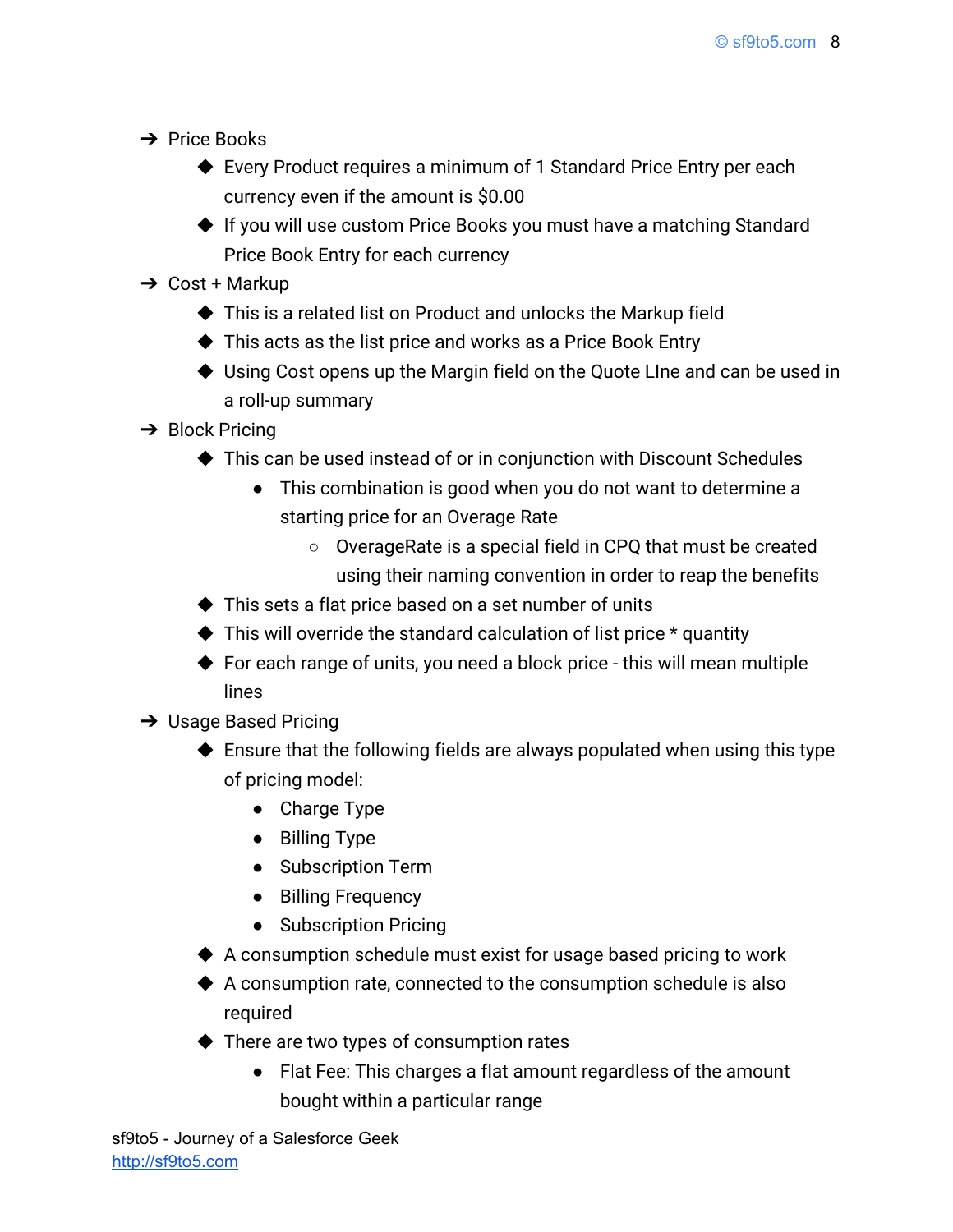- Per Unit: This charges by quantity purchased
- ◆ Consumption Schedules need to be attached to a usage based product
- ◆ Consumption Schedules need to be Active in order to work
- $\rightarrow$  Discount Schedules
	- ◆ This is a separate object that can be associated with a Product, Product Option, or Product Features through its related tables
	- $\blacklozenge$  Type determines how the discounts will be calculated (% or amount)
		- Range discounts at the rate based on the tier that the quote quantity fall into
		- Slab is a blended rate of the current tier that the quantity falls into and the preceding tiers (keeps the rate for x# of units)
	- ◆ Aggregation scope determines what level to look at to apply the discount
		- Quote looks at the total on the quote for the discount
		- Group looks only at the items in the Quote Line Group
	- ◆ Cross Products this will aggregate the total of products or features that have the same Discount Schedule
	- ◆ Cross Orders will look up to the Account at the Assets and Subscriptions
		- Cross Order will only work on quotes that are marked as Primary
	- ◆ Discount Schedule boundaries are inclusive on the Lower Bound and exclusive on the Upper Bound
- → MDQ (Multi-Dimensional Quotes) / Segmentation
	- $\blacklozenge$  This is for subscription products that contain a segment
	- ◆ Segmentation is set up through the Price Dimensions related list on the Product
	- ◆ MDQ cannot be used on a parent in a bundle
	- ◆ Product Rules need to be used instead of Product Options with MDQ
	- ◆ Segment Index 0 is for Activation Fee, 1 Year 1, 2 Year 2.... Etc.
	- ◆ You must have at least one Year, Month, or Quarter Price Dimension in order to have a One-Time Price Dimension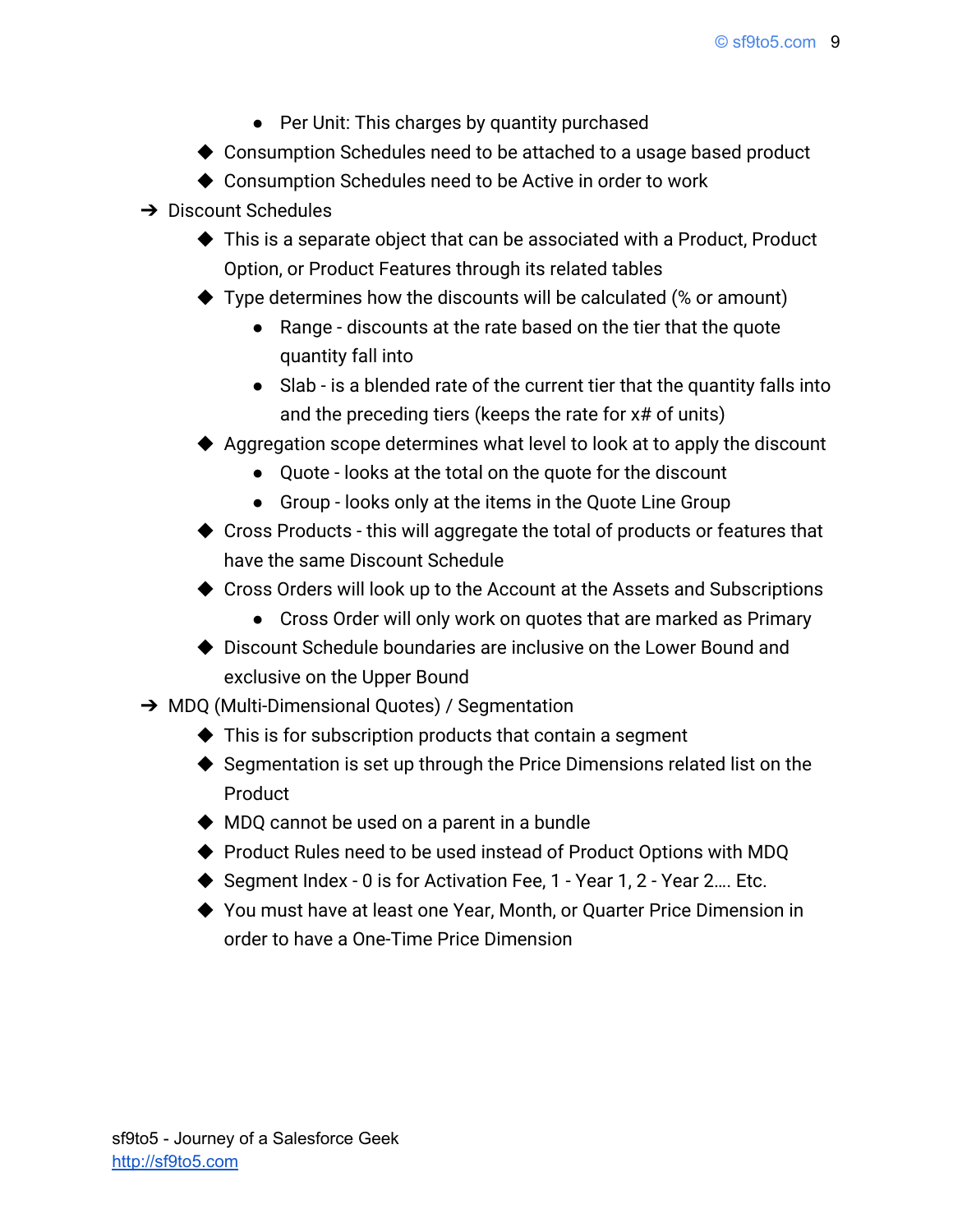$\rightarrow$  Price Rules



- ◆ Price Rules are similar in nature to Product Rules, you can use them to inject discounts or update pricing based on certain criteria
	- They can also be used to stamp information to either the quote or quote line
- $\blacklozenge$  Evaluation Event determines when the rule will be evaluated and will run
- ◆ If there are multiple Price Actions and one of the updated fields in the Price is required for another calculation in the same rule an error will occur
- ◆ Price Rules cannot be based on Configuration Attributes
- ◆ You can reference a Lookup object on the Price Rule
- ◆ Price rules always run in the QLE, they cannot run on the product configuration page
- $\rightarrow$  Contracted Pricing
	- ◆ This is a specific pricing model for a customer set at either the account or from the quote
	- ◆ It can be used with Discount Schedules, Price Rules, or Block Pricing
	- ◆ The contracted price can either be a dollar amount or a discount percentage
	- ◆ Overlaps are not allowed in Contracted Pricing
	- ◆ Mark Ignore Parent Contracted Prices as TRUE if you do not want the Parent Account contracted pricing model to impact the children accounts
	- ◆ Contracted Pricing wins over all other pricing options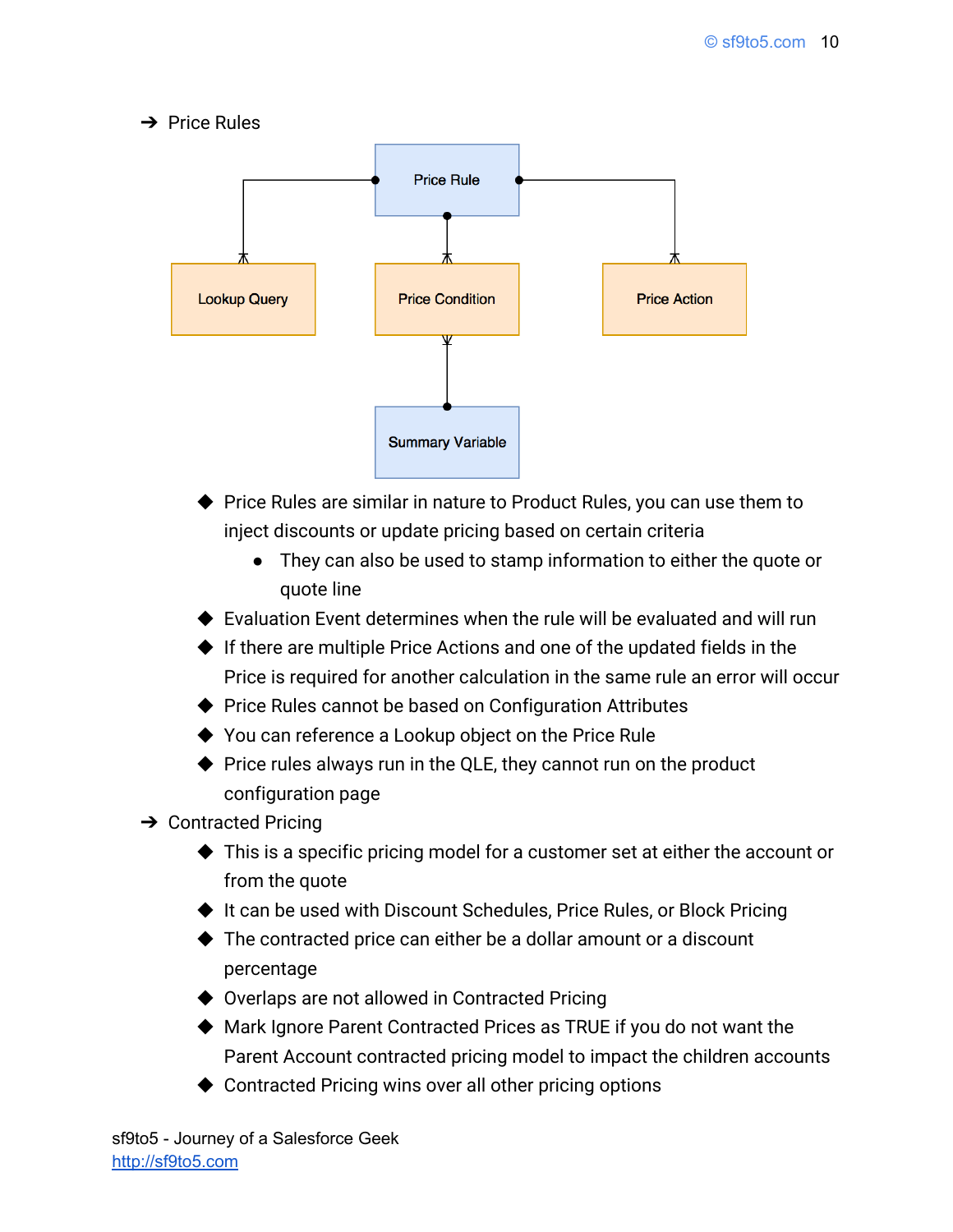- ◆ Contracted Pricing can be set up to be time-sensitive using the Effective Date and Expiration Date
- ◆ Contracted Pricing can be filtered to work on specific products or product families using the filter fields



- $\rightarrow$  Quote Templates
	- ◆ This is the document that the user will select when they click Preview or Generate Document
	- ◆ The details of this object can control the width, colors, header, and footer
	- ◆ All colors are written in HEX (e.g. #FFFFFF)
	- ◆ Any field that you want to be displayed on a Quote Template will need to be added to the Quote object (i.e. Account or Opportunity level fields)
- **→ Line Columns** 
	- $\blacklozenge$  This is where you set the information that will be displayed in the Line Items section of the Quote Document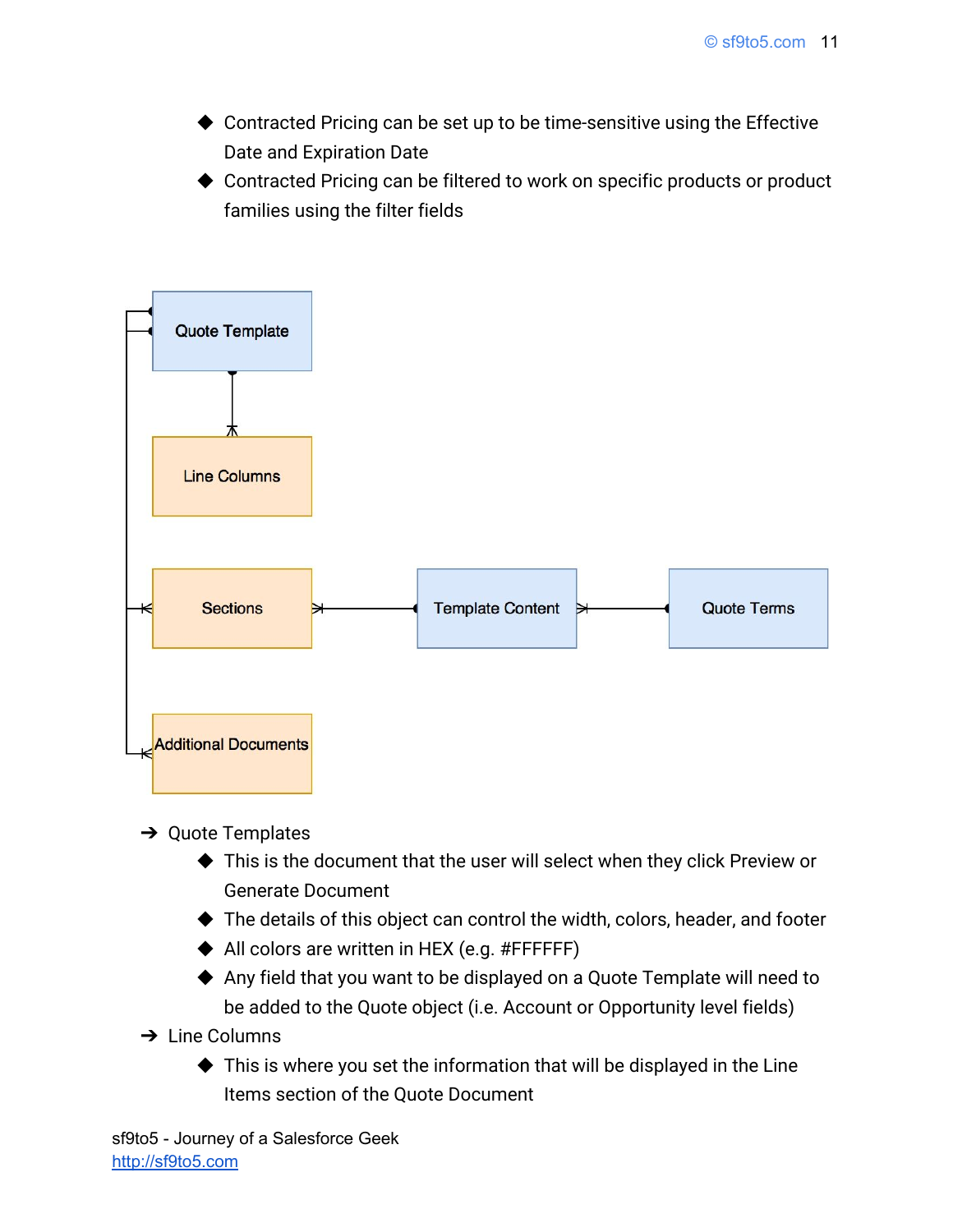- ◆ You can modify the column widths per each individual column, but the end result must equal 100%
- ◆ You can set up Dynamic Columns / Conditional Fields using a combination of the Conditional Print Field picklist on the Line Column and the respective field on the Quote object
- ◆ The Roll-Up field if marked TRUE will roll up in summary based on what is marked on the Quote object
- **→** Template Sections and Sections
	- ◆ These two items are directly related, Sections is the related list on the Quote Template that looks up the Template Section
	- ◆ Template Sections can be the Header, Footer, Terms, Line Items or something custom
	- ◆ You will need to create a Template Section for each Item
	- ◆ The Group Field found in the Template Section can be used to group Line Items on the quote
		- SBQQ\_\_Group\_\_c is the related field on the Quote Line and Quote Line Group
	- ◆ If you want to have different Line Items sections that display different information you can use the Filter fields - you should both include and exclude what you want to see/ not see
	- ◆ Page Break determines where a Page Break will happen, which can be Before, After or Both
	- ◆ Keep with Previous Options is the opposite of Page Break and will try and keep the template sections together on the same page even if it means breaking up the section itself
- **→ Ouote Terms** 
	- $\blacklozenge$  Body is the field with the relevant text
	- ◆ Make sure to make the Quote Terms Active or they will not appear
	- ◆ Quote Terms can be conditional by using the Term Conditions related list
	- ◆ If you want to prevent anyone from modifying the Quote Terms set the Locked field to TRUE
	- ◆ Once the Quote Term record has been made be sure to create a corresponding Template Section for it
- **→** Additional Documents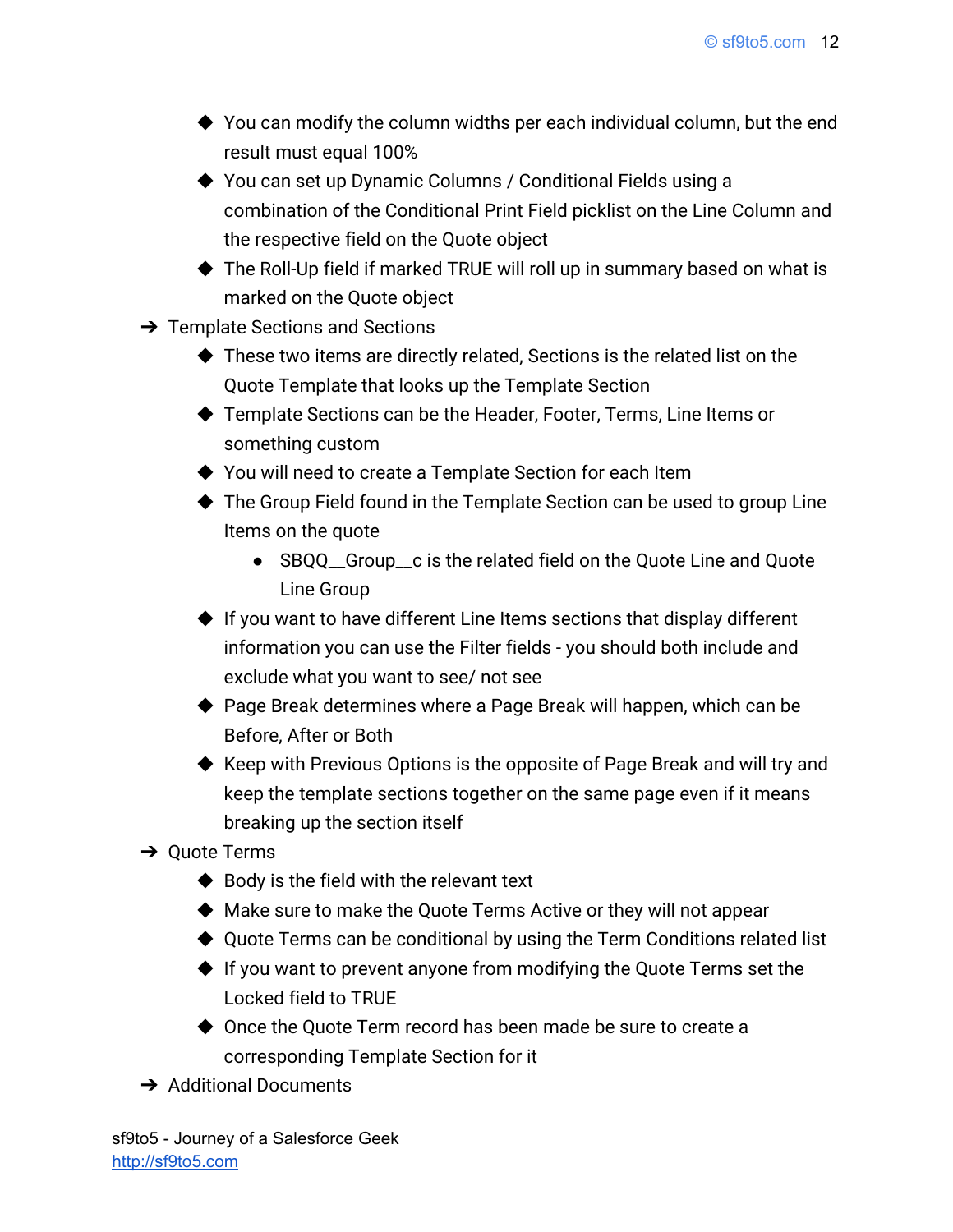- ◆ Just know that is a related list on the Quote Template and on the Template Section
- ◆ This is where you can add any additional relevant documents that should be attached to the Quote Document

#### ➔ Contracts, Orders, Amendments, and Renewals



- ◆ CPQ comes with an out of the box process for handling Contracts, Orders, Amendments, and Renewals
- ◆ There are two ways to create a Contract, either from an Order or from an **Opportunity**
- ◆ There are two ways to generate an Order, either from the Contract or from the Quote
	- The Quote must be primary
- ◆ After a Contract is created, if an adjustment needs to be made, you can use the Amend button on the Contract record
- ◆ Clicking the Amend button generates an amendment quote and a new amendment opportunity
	- It is important that the amendment opportunity be contracted whether through the Opportunity or the Order so that the adjustments are reflected on the original contract
- ◆ Renewal Forecast on the Contract set to TRUE will auto-create a Renewal **Opportunity**
- ◆ Renewal Quoted on the Contract set to TRUE will auto-create a Renewal **Quote**
- ◆ Uplift can be applied on a Renewal quote
- $\rightarrow$  Assets and Subscriptions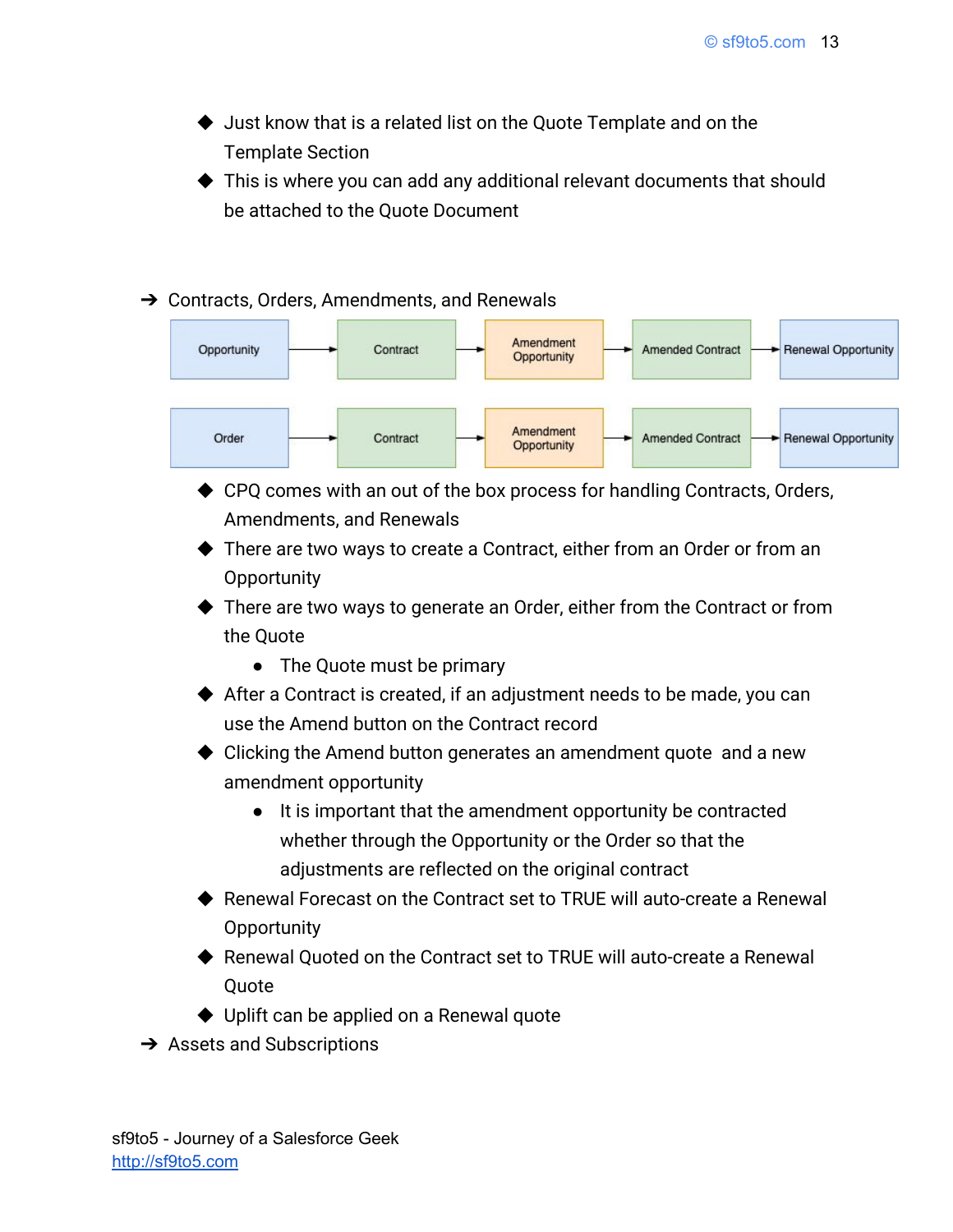- ◆ If there are at least one or more products marked as Subscriptions on a Quote and the Contracted field on the Opportunity or Order is marked TRUE, a contract will be generated
	- subscriptions lines will be also be generated, one per subscription quote line
- ◆ If there are at least one more products marked to create Assets and Subscriptions on a Quote and the Contracted field on the Opportunity or Order is marked TRUE,
	- A contract will be created as well as subscriptions lines and Asset records (depending on if it set per line or per unit on the Product) for each relevant line item
- ◆ If there are only Assets on the Quote and the Contract field on the Opportunity or Order is marked TRUE no Contract will be created, only Asset lines on the Account will be created
- $\rightarrow$  Field Sets and Fields
	- ◆ EditLinesFieldSetName is the name you need to use for dynamic field sets
	- ◆ Line Editor is the standard field set name for the Configurator
	- ◆ You can only control field sets via Profiles not roles
	- ◆ There are no page layouts in the Configurator
	- ◆ Package Product Code is a field in the Quote Line Editor made up from the component fields mentioned earlier
	- ◆ Target Customer Amount is a field used to set a target amount which then auto define the discounts to get to that amount
- $\rightarrow$  Custom Actions
	- ◆ These can be used to set up buttons, menus or separators (Type) on the Configurator layout that will filter down the options presented to the user
		- The filtering is down via the Search Filter related list
	- ◆ Custom Actions can be defaulted on so that the user does not need to click the button in order for the filter to run, Default = TRUE
	- ◆ Hidden source can be used to hide a field or object from the filter pop-out
- $\rightarrow$  Guided Selling

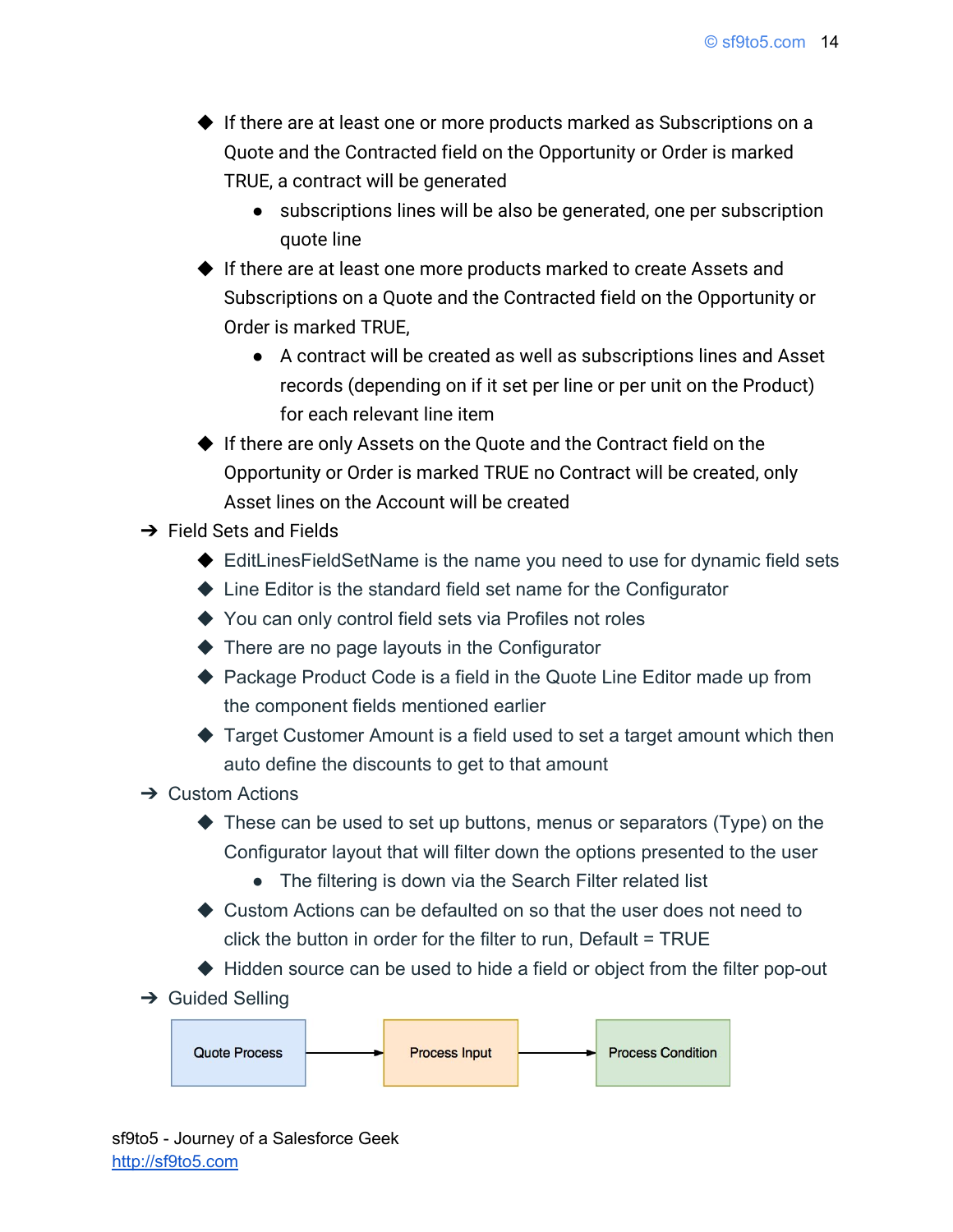- ◆ A Quote Process is a set of questions that can be used to provide guidance to the end-user and limit the Products presented to him/her
- ◆ Process Inputs are the individual questions that make up a Quote Process
- ◆ There is one Process Input for each question
- ◆ Process Conditions are conditions placed on the Process Inputs to make the question flow dynamic
- ◆ The first Process Condition will typically be on the second question based on the results of the first question
- ◆ The Quote Process ID is a field on the Quote object that indicates which Quote Process should be used
- ◆ It is recommended to set up a workflow to auto-set the Quote Process ID field

◆ The field on the Process Input will need twin fields on the Quote Line

 $\rightarrow$  Approvals

- ◆ Standard Approvals are built-in as part of Salesforce
- ◆ Advanced Approvals is an add-on as part of CPQ+
- ◆ Standard Approvals only allows one approval process to ever fire and the order of the process is always sequential
- ◆ Advanced Approvals allows for multiple processes to fire and allows for both in parallel and sequential processing
- ◆ Advanced Approvals has smart approvals to better handle approvals
	- It uses field tracking to complete this process
- $\blacklozenge$  Both approval systems have email notifications when a request is made, approved, or rejected
- $\rightarrow$  Miscellaneous
	- $\blacklozenge$  For localization, to set a text variable the correct syntax is {!Text.VariableName}
	- ◆ Make sure to go through all objects that can be mapped to each through twin fields
	- ◆ Typically things to look out for when troubleshooting a quote, you should make sure that is has a Start Date, a Subscription Term, and that Primary is marked TRUE for contracting